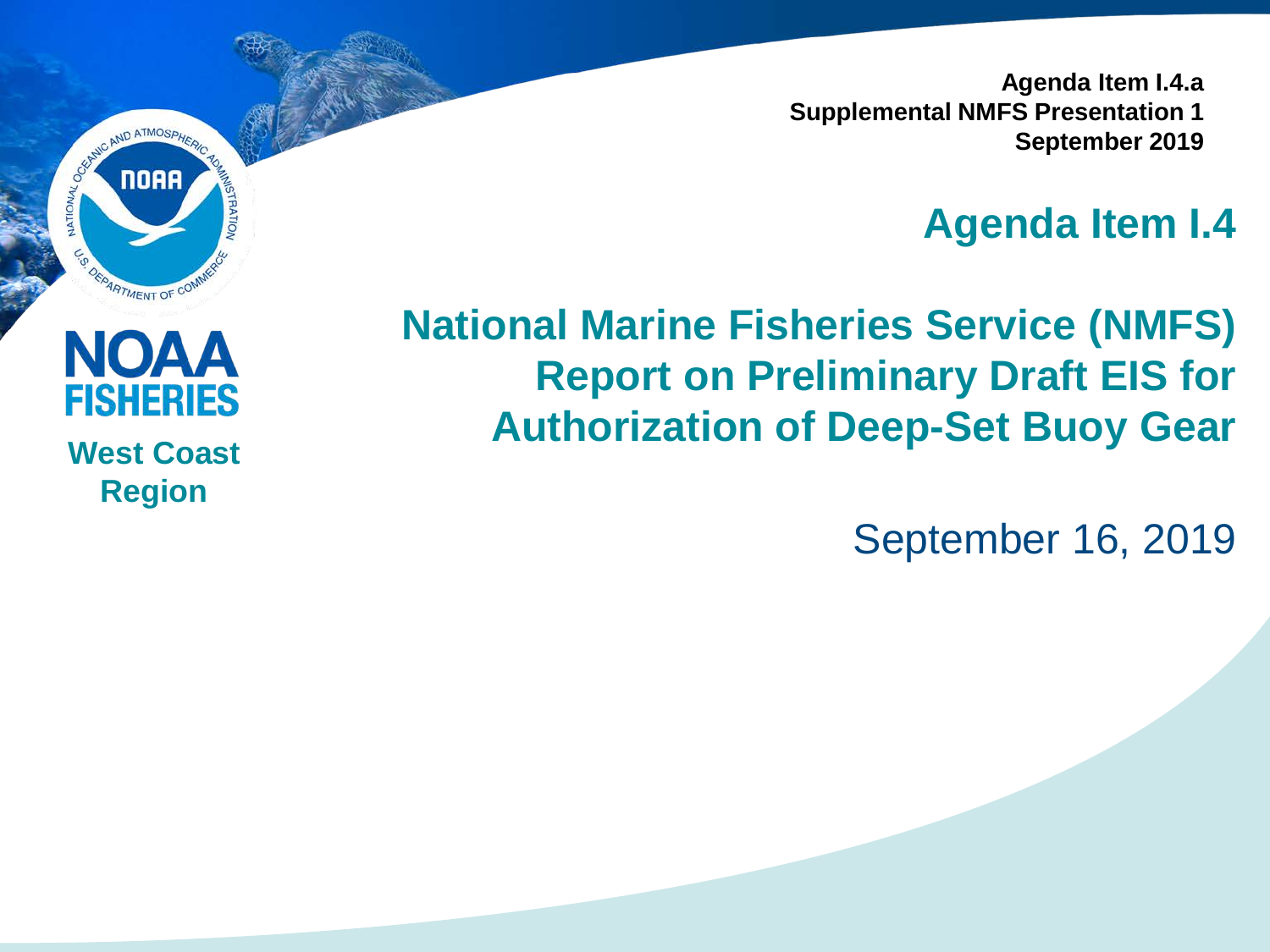### **Overview**

- **Introduction**
- **Alternatives**
- **Affected Environment**
- **Impacts**

**OAA FISHERIES** 

- **Sections to be Completed for Draft EIS**
- **Supplemental Report on Socioeconomic Impacts**
- **Addressing SSC Review of Biological Analysis**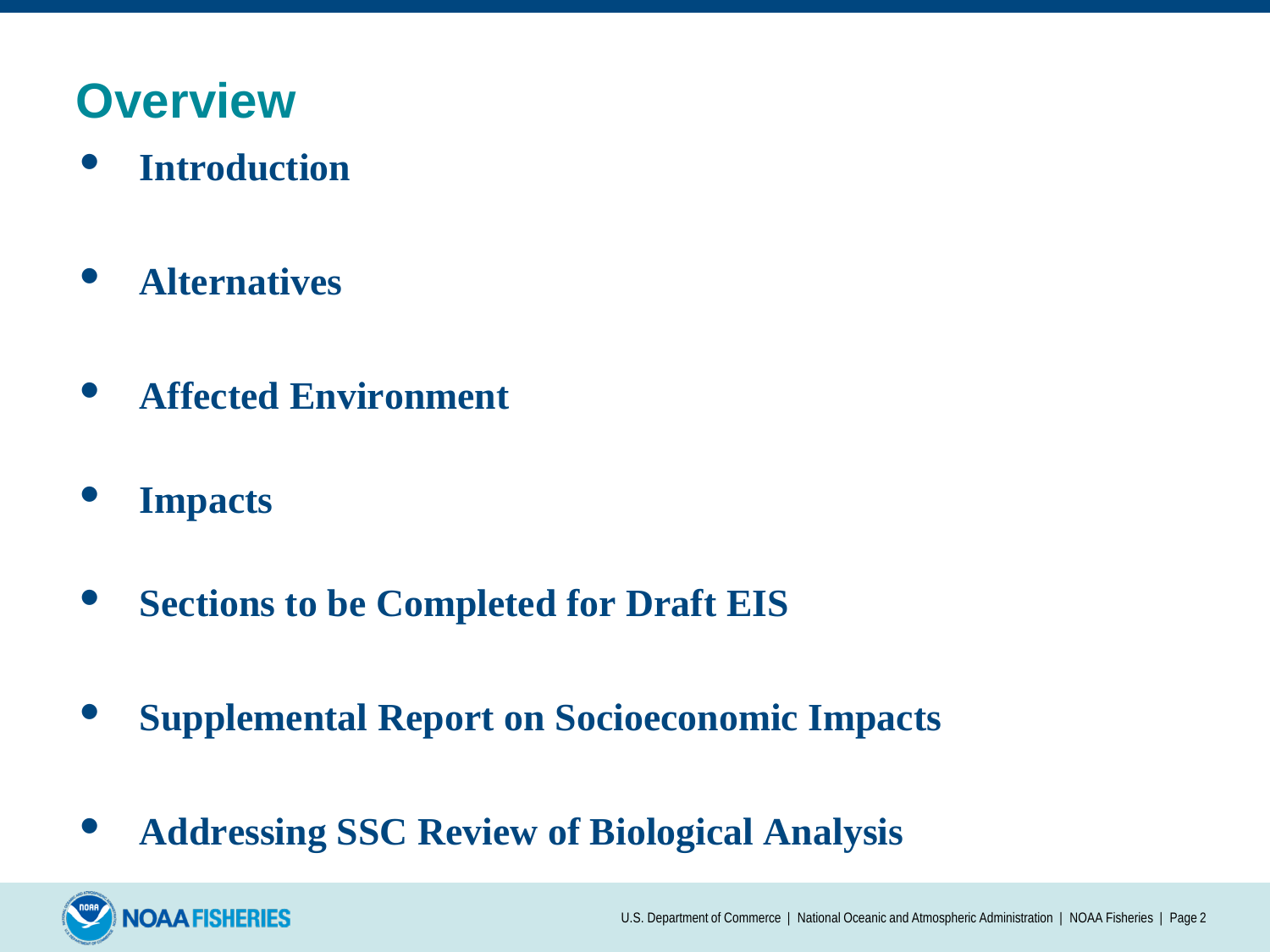## **Introduction**

- **NMFS has prepared a preliminary draft EIS (PDEIS) to analyze impacts of the Council's ROA for authorizing DSBG under the HMS FMP**
- **Description of the Proposed Action**
- **Purpose and Need**
- **Proposed Action Area**
- **PDEIS also includes a preliminary socioeconomic analysis**

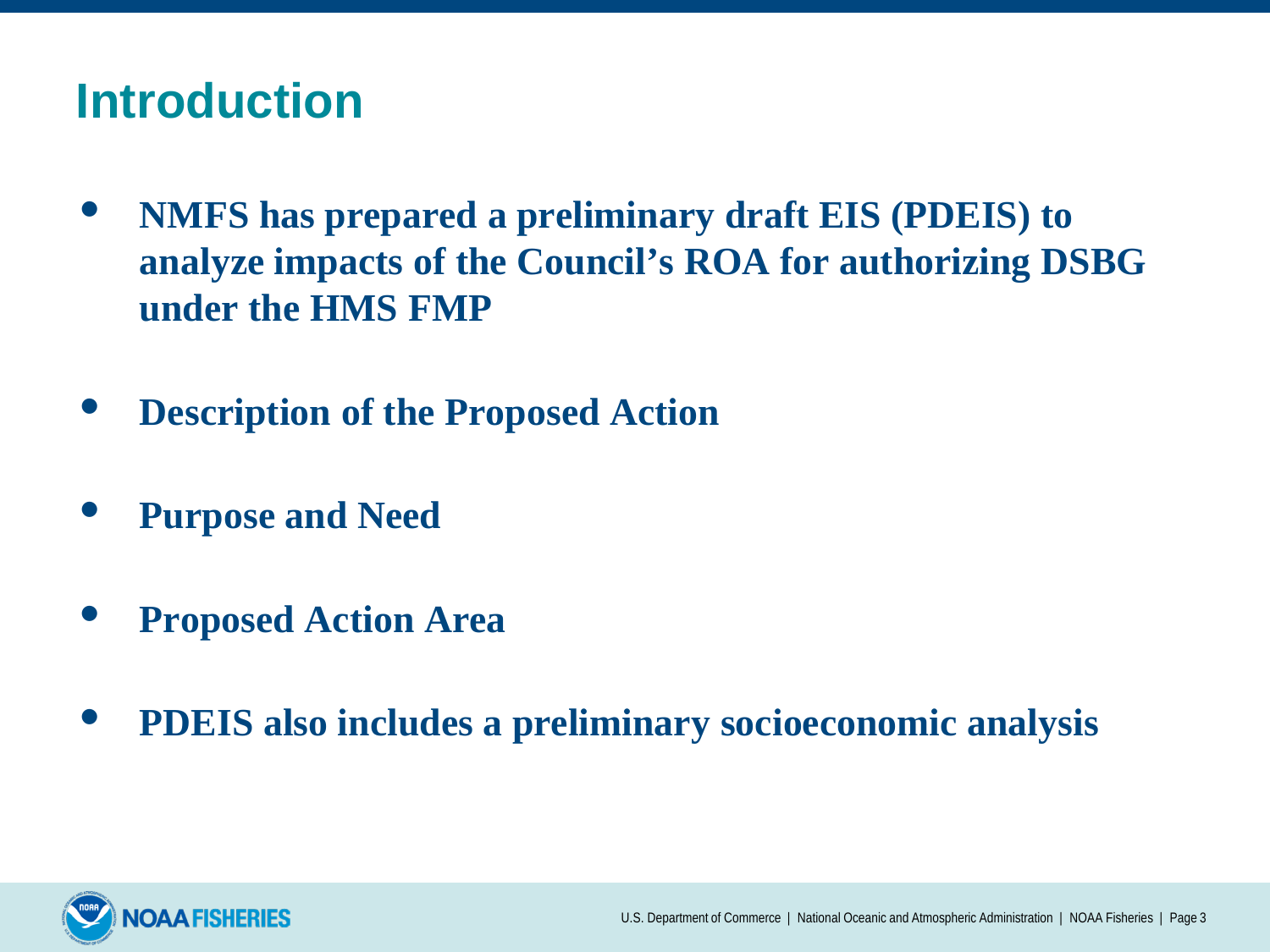## **Alternatives**

- **Alternative 1: No Action**
- **Alternative 2: Open Access**
	- **Gear Description and Tending Requirements**
	- **Deployment and Retrieval requirements**
- **Alternative 3: Limited Entry in the SCB, open access elsewhere**
	- **5 permit issuance options**
	- **5 qualifying criteria options**

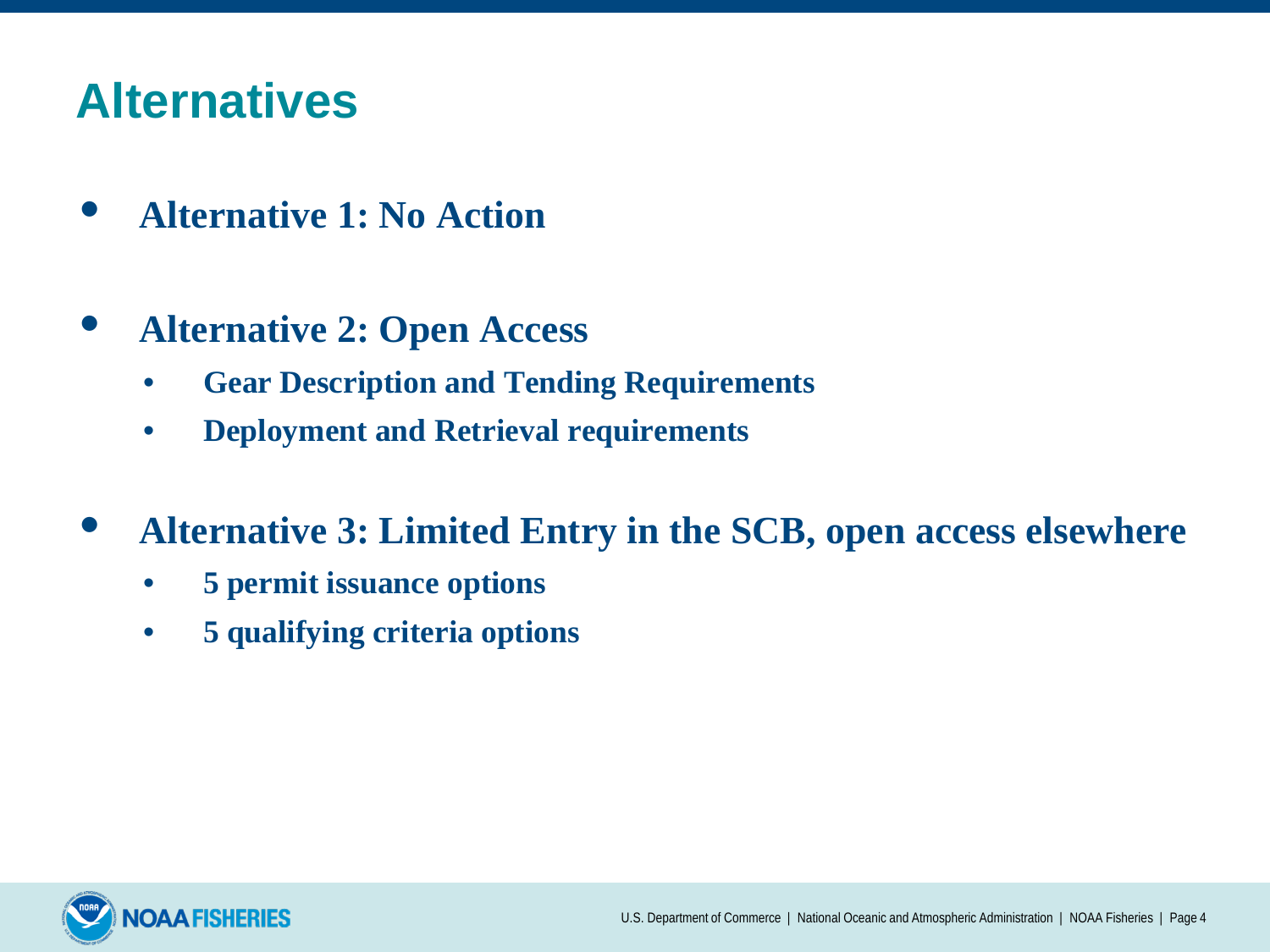# **Affected Environment**

- **All federal waters (3-200nm from shore) off California and Oregon**
- **Affected environment includes species in the action area, essential fish habitat & critical habitat, and the socioeconomic environment**
- **Species are categorized according to their status (target fish, non-target fish, prohibited fish, and protected species) and relationship to the Proposed Action (likely to be affected, may be affected, not likely to be affected)**

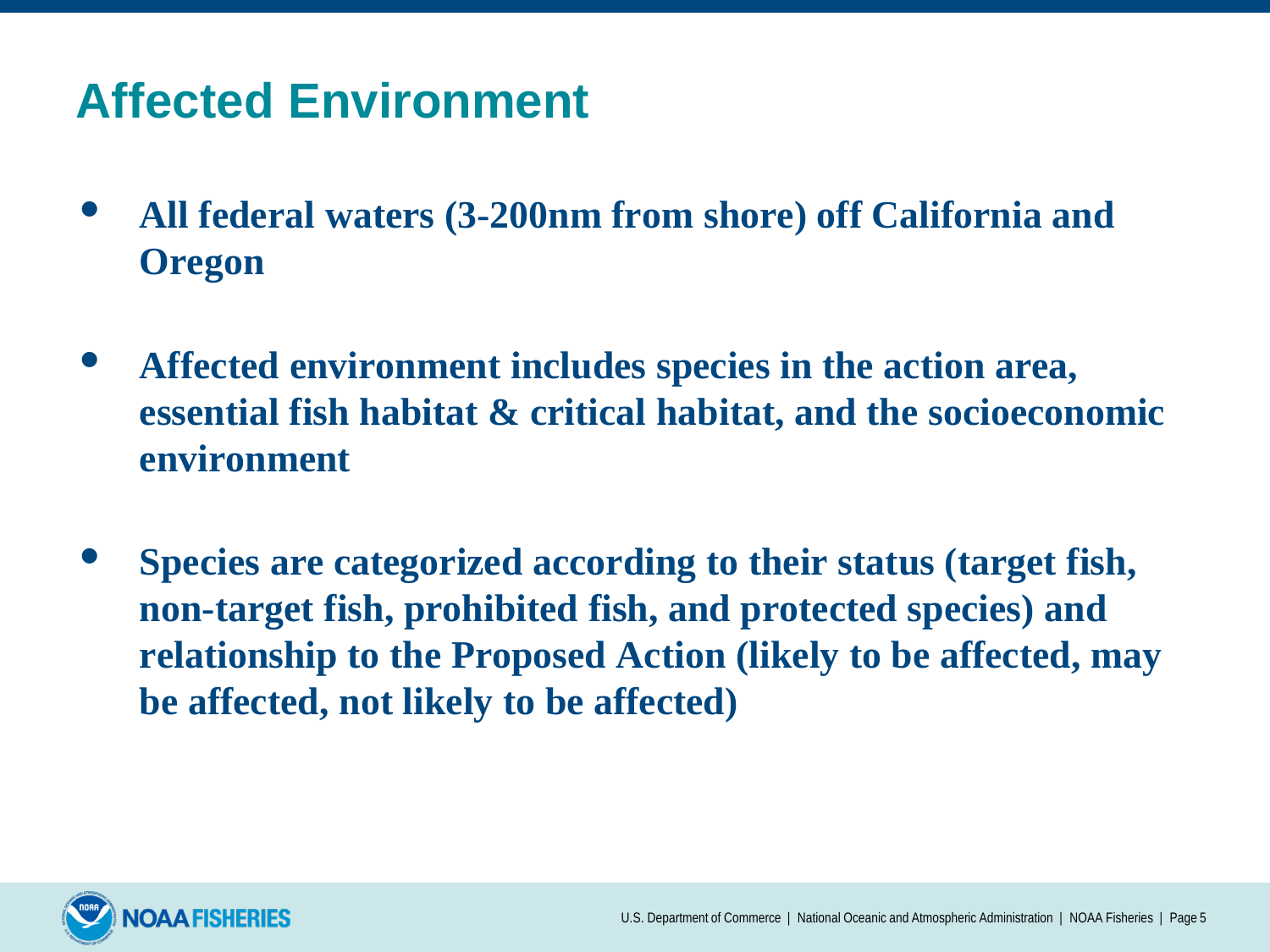#### • **Species likely to be affected**

• **Based on those which have been caught so far in DSBG EFP trials**

|                          | 2015 | 2016 | 2017 | 2018 | 2019*                                         | <b>TOTAL</b> |
|--------------------------|------|------|------|------|-----------------------------------------------|--------------|
| Swordfish                | 136  | 474  | 556  | 640  | 19                                            | 1825         |
| Bigeye thresher shark    | 66   | 57   | 35   | 35   | $\Omega$                                      | 193          |
| Pelagic thresher shark   | 0    |      | 0    | 2    |                                               |              |
| Common thresher shark    |      |      |      |      |                                               |              |
| Shortfin mako shark      |      |      |      |      |                                               |              |
| Blue shark               |      |      |      |      |                                               | 12           |
| Common mola              |      |      |      |      |                                               |              |
| 0pah                     |      |      |      |      |                                               |              |
| Escolar                  | 4    |      |      | 4    |                                               | 15           |
| Humboldt squid           |      |      |      |      |                                               |              |
| Giant squid              |      |      |      |      |                                               |              |
| Yelloweye rockfish       |      |      |      |      | 0                                             |              |
| Northern elephant seal   |      |      |      |      |                                               |              |
| Loggerhead sea turtle    |      | 0    | Ω    |      |                                               |              |
| <b>Total Days Fished</b> | 132  | 280  | 326  | 606  | 30<br>* Only includes January & February 2019 | 1374         |

Table 3-1. Summary of Reported DSBG Trials Catch, in Number of Individuals

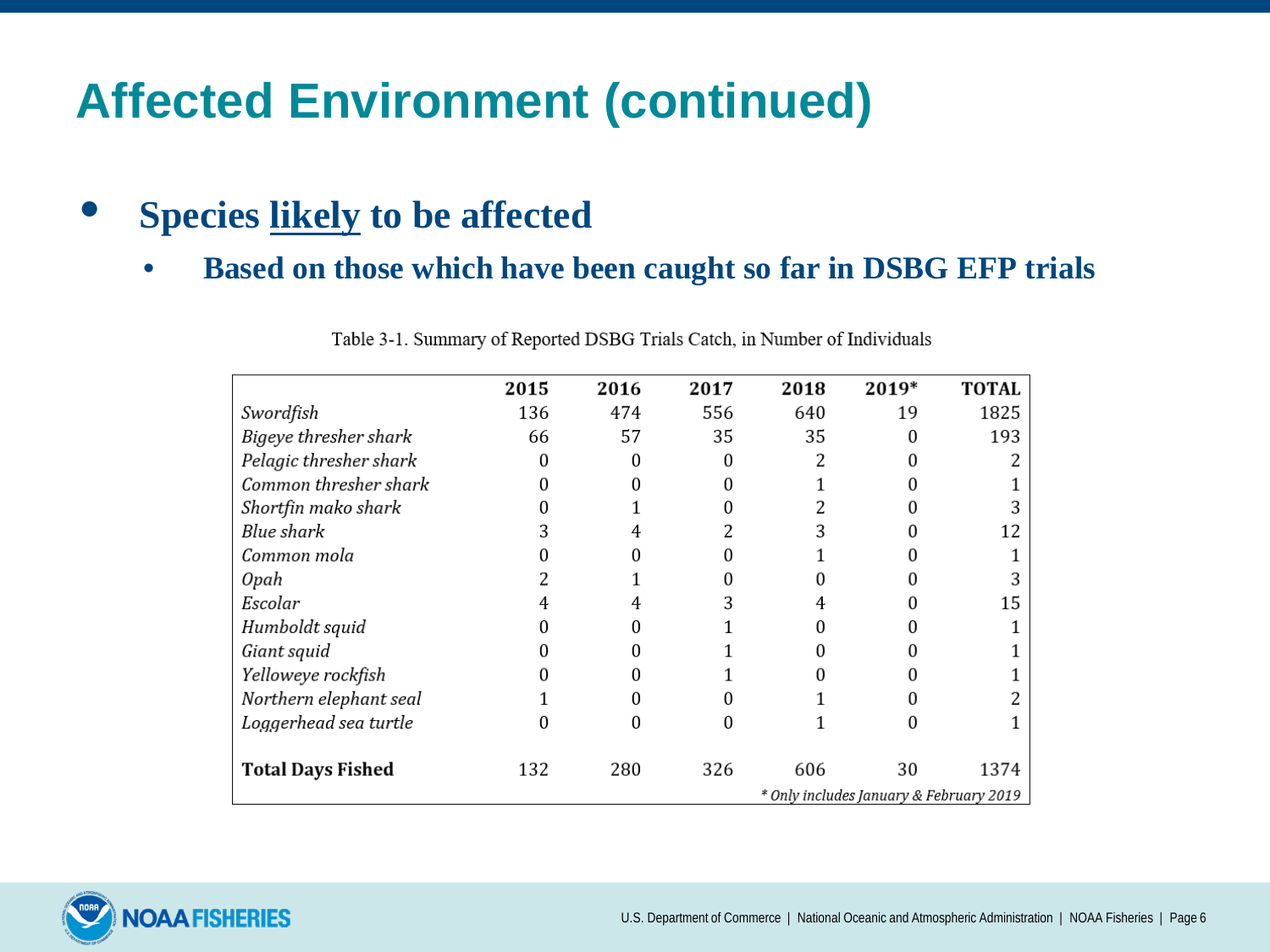- **Species which may be affected are included based on technical discussions with NMFS Protected Resources Division (PRD).**
	- **These species dive deep and/or feed on squid like those used as bait in DSBG fishing, have been documented entangled by other fisheries that employ vertical lines, or are ESA-listed pinnipeds that have been caught by longline fishing near the action.**
- **Prohibited fish species, and other HMS species in the action area which are overfished or subject to overfishing, are not likely to be affected by the Proposed Action**

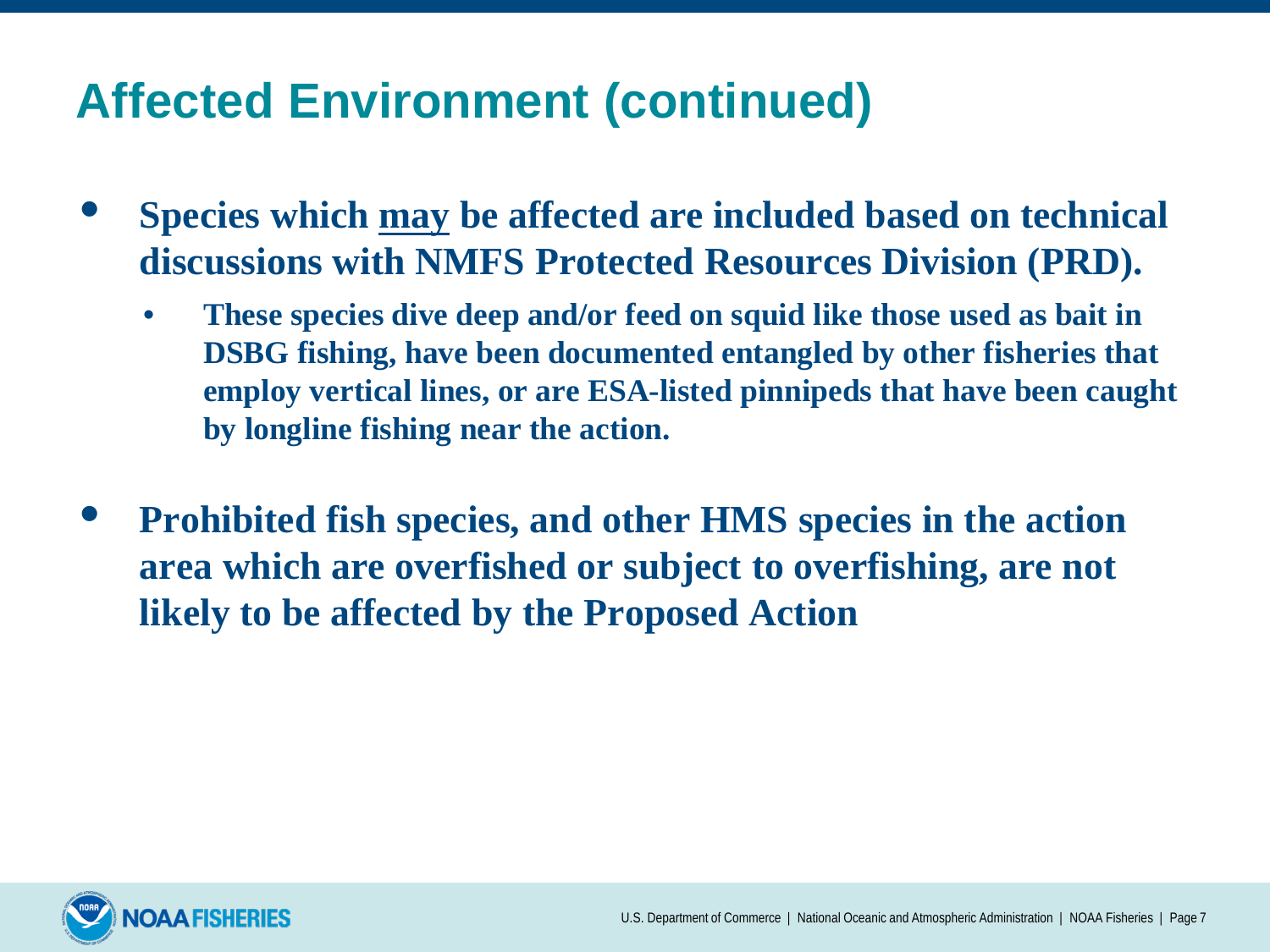- **Essential Fish Habitat (EFH)**
	- **EFH consists of the epipelagic and mesopelagic zones of neritic and oceanic waters**
	- **The Proposed Action is not likely to affect EFH**
- **Critical Habitat**
	- **The Proposed Action is not likely to affect Steller sea lion critical habitat because DSBG fishing is not likely to occur within 3,000 feet of rookeries**
	- **The Proposed Action is also not likely to affect leatherback sea turtle critical habitat, as it is highly unlikely that jellyfish bycatch would occur**

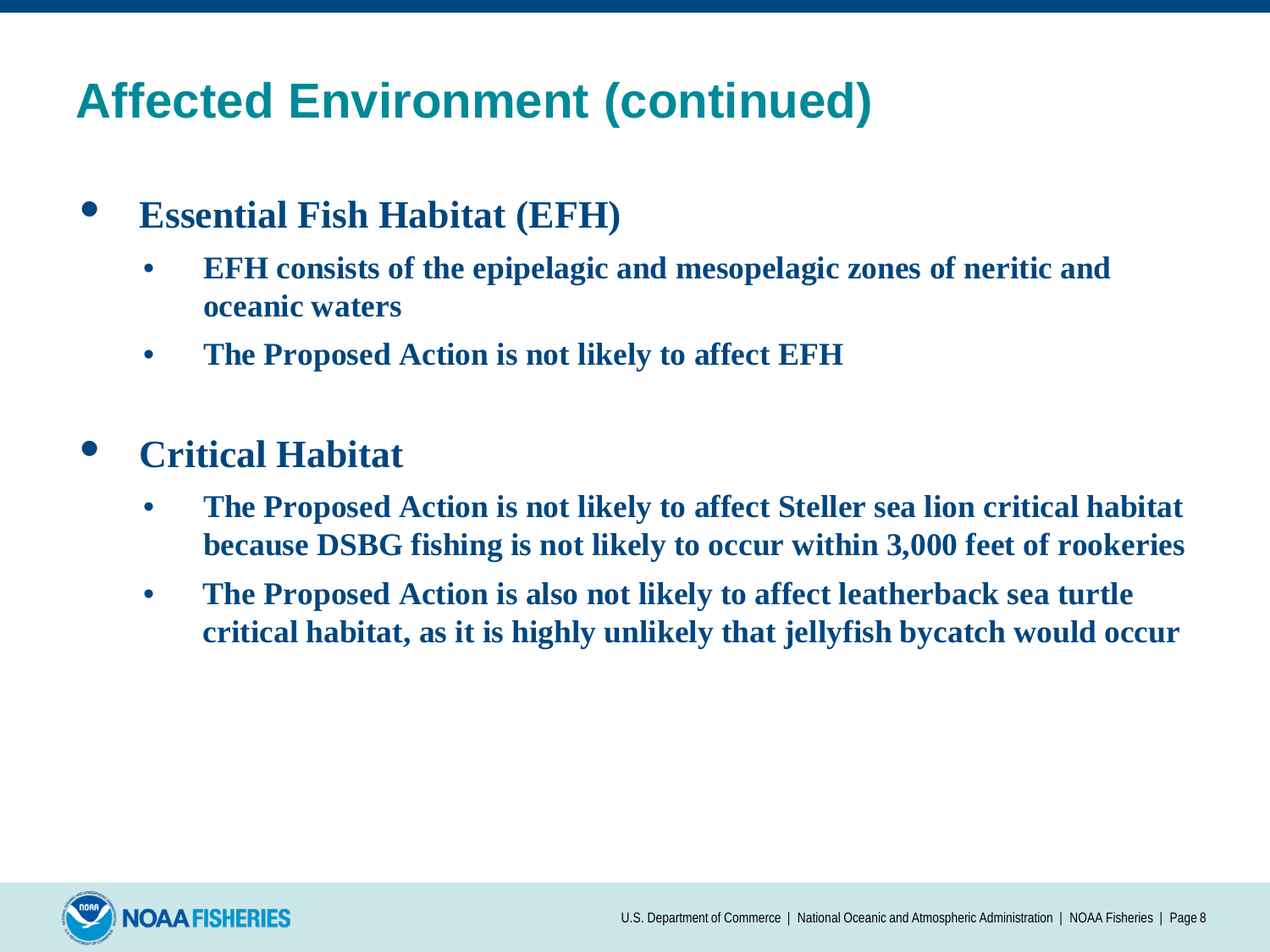- **Socioeconomic Environment**
	- **Other fisheries in or near the action area**
		- **DSBG EFP fishing trials**
		- **Other swordfish fisheries (DGN, harpoon, longline)**
		- **Recreational fisheries**
	- **The price of DSBG caught swordfish is a key indicator of socioeconomic impacts**
		- **Evidence from landings data suggest that DSBG price is higher on average than the price of DGN or longline, comparable to the price of harpoon**
		- **Also some evidence that DSBG price tends to fall over the course of a fishing season**
		- **Price analysis suggests a small but negative impact on DSBG price as the quantity of DSBG landings increases**
	- **Fishers and fishing communities**
	- **Processors, restaurants and consumers**

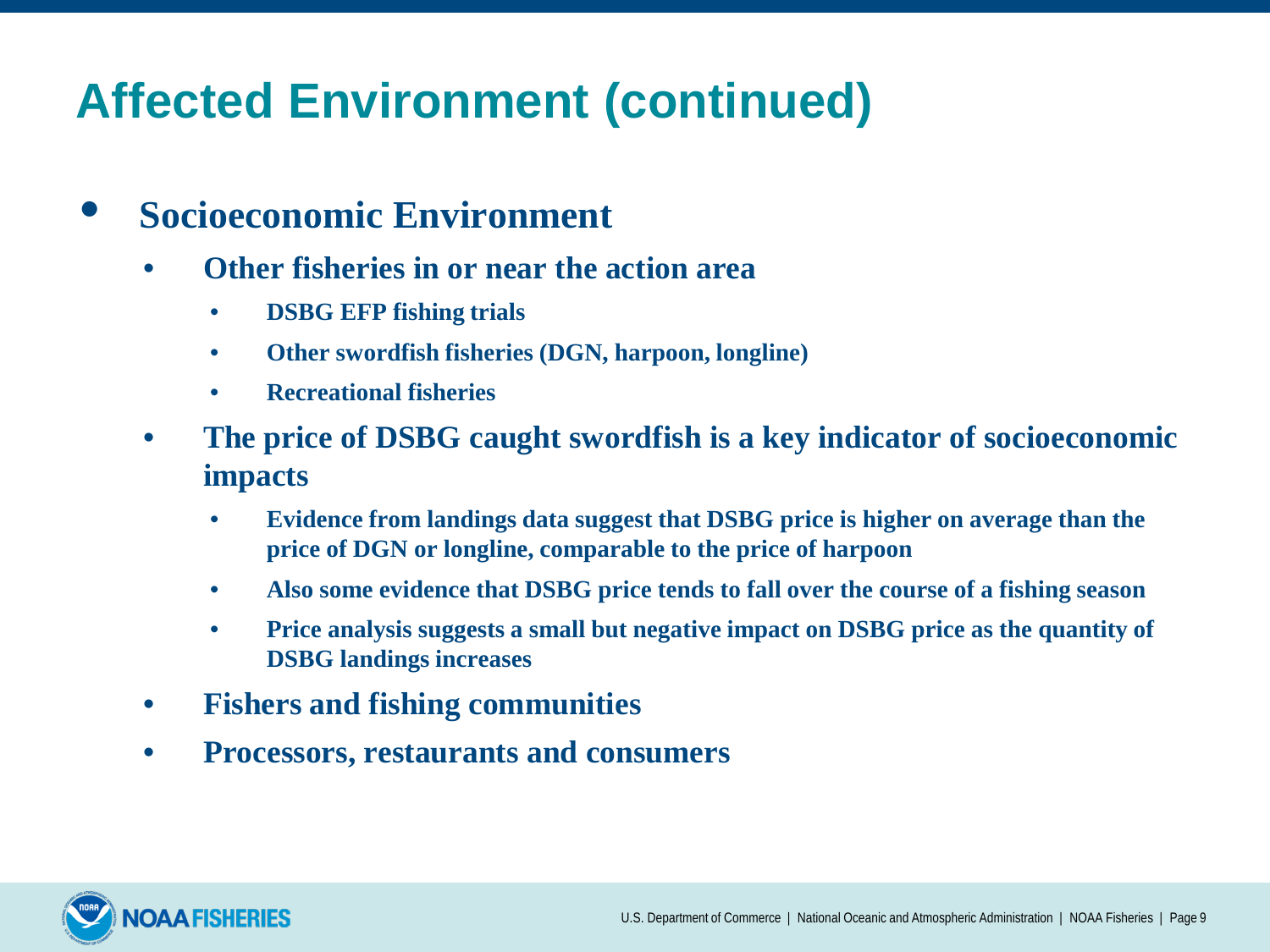### **Impacts**

- **No Action Alternative**
	- **No biological or socioeconomic impacts expected relative to baseline**
	- **Council may continue to recommend EFPs**

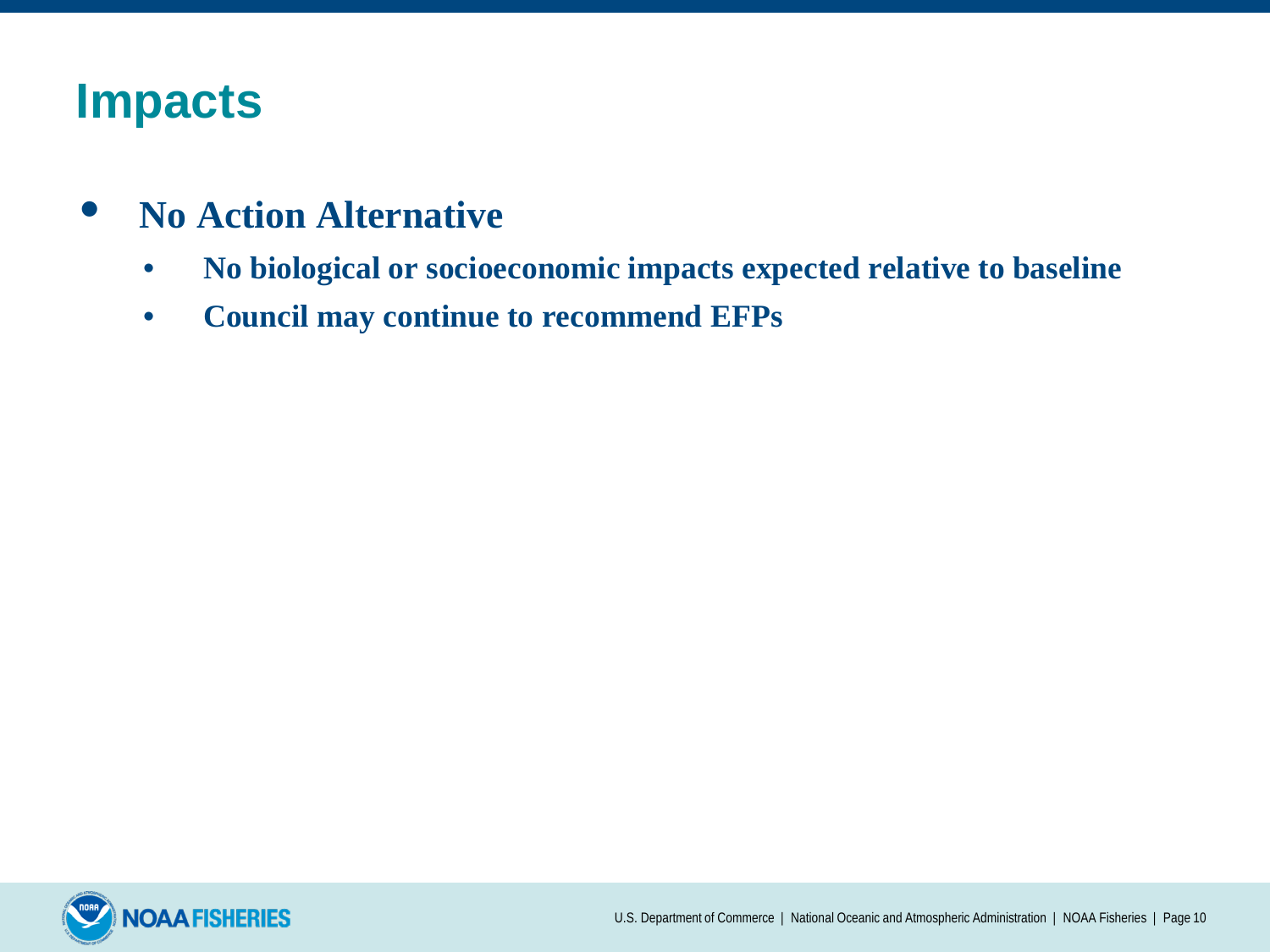## **Impacts**

- **Alternative 2 (Open Access)**
	- **Biological Impacts**
		- **Most likely swordfish catch in a given year is 6,635 individuals**
		- **Impacts not likely to affect species at a population level**
		- **Most likely number of protected species interactions in a given year is 5 northern elephant seals and 0 loggerhead sea turtles**
	- **Socioeconomic Impacts**
		- **Expected average swordfish price is \$5.58 per pound**
		- **Estimated \$5.7 million in total annual revenues, if swordfish CPUE remains at the levels seen so far in EFP trials**

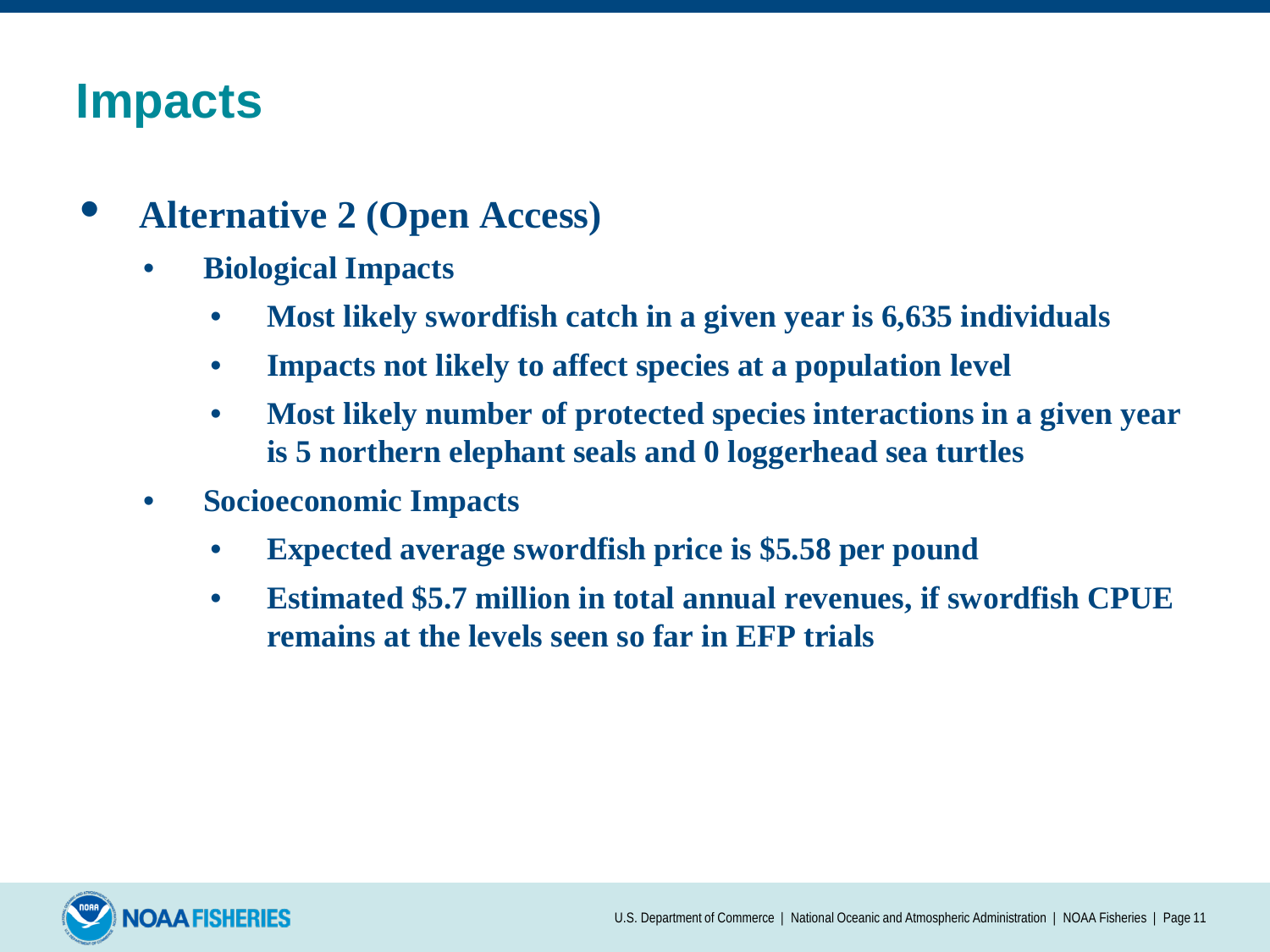## **Impacts**

- **Alternative 3 (Limited Entry)**
	- **Biological Impacts**
		- **Most likely swordfish catch in a given year is 4,030 individuals**
		- **Impacts not likely to affect species at a population level**
		- **Most likely number of protected species interactions in a given year is 2 northern elephant seals and 0 loggerhead sea turtles**
	- **Socioeconomic Impacts**
		- **Expected average swordfish price is \$5.67 per pound**
		- **Estimated \$3.5 million in total annual revenues, if swordfish CPUE remains at the levels seen so far in EFP trials**

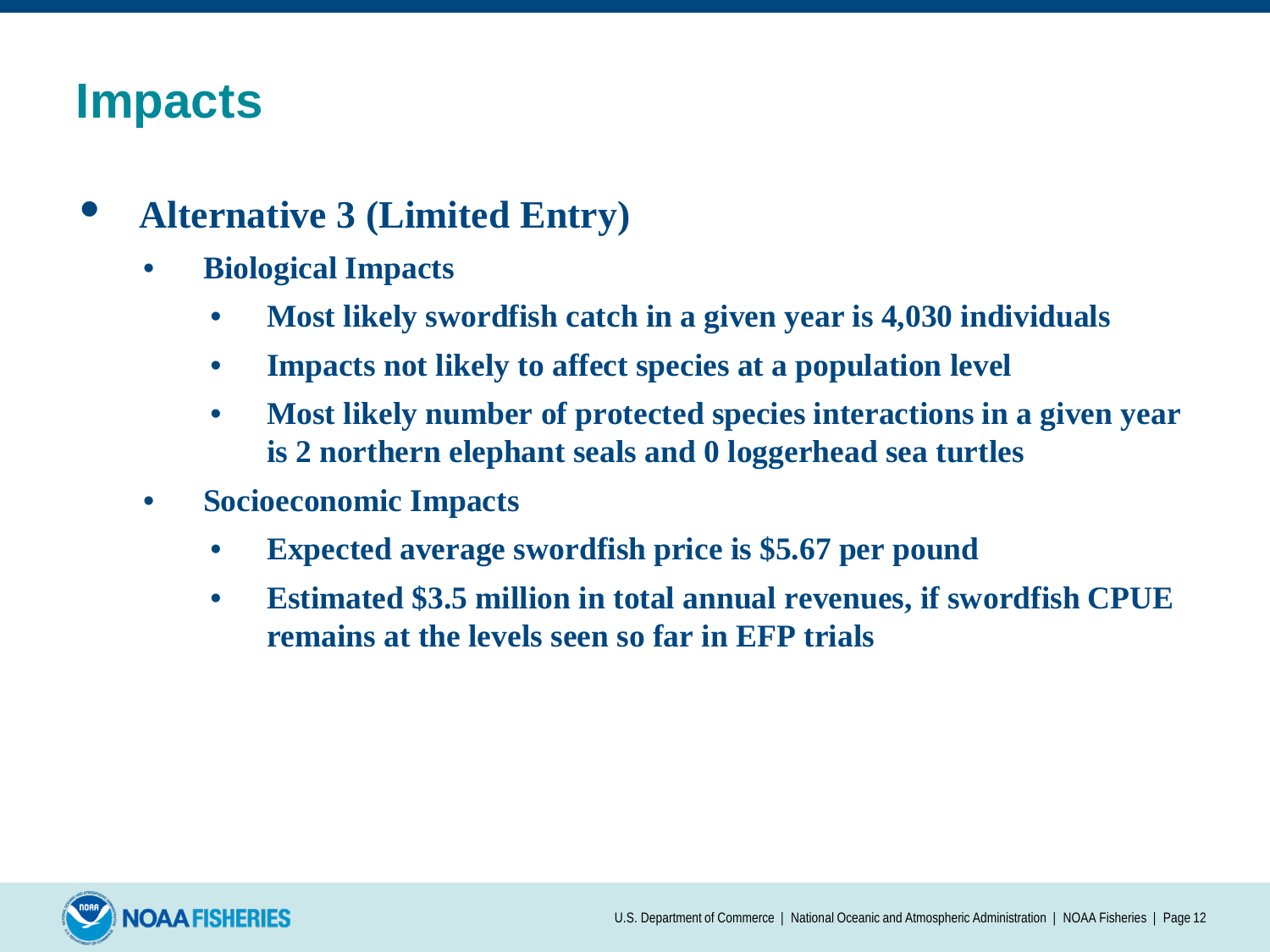# **Sections to be Completed for Draft EIS**

- **Cumulative Impacts**
- **Applicability with Other Laws & Regulations**
- **List of Acronyms, Indexes, etc.**

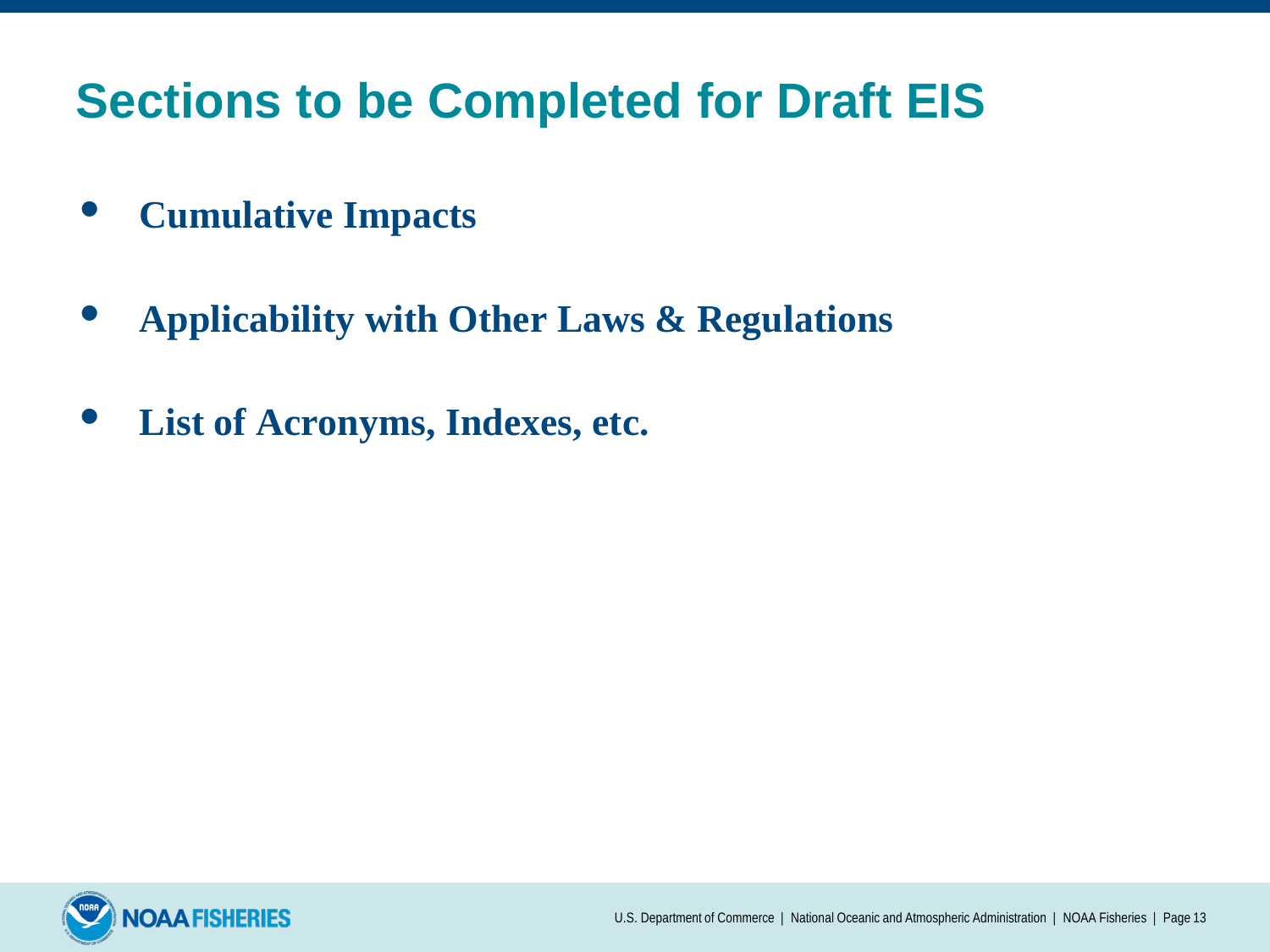# **Supplemental Report on Socioeconomic Impacts**

- **Analyze a scenario where CPUE declines with increasing effort**
- **From 2017 to 2018, active vessels rose from 5 to 26, and swordfish CPUE declined from about 1.7 per day to 1.1 per day**
- **Findings indicate that, if CPUE remains at 2018 levels after authorization, total revenues may be around 24% lower than if we see the average CPUE from all DSBG EFP fishing**
- **Profitability at the vessel level may constrain participation**